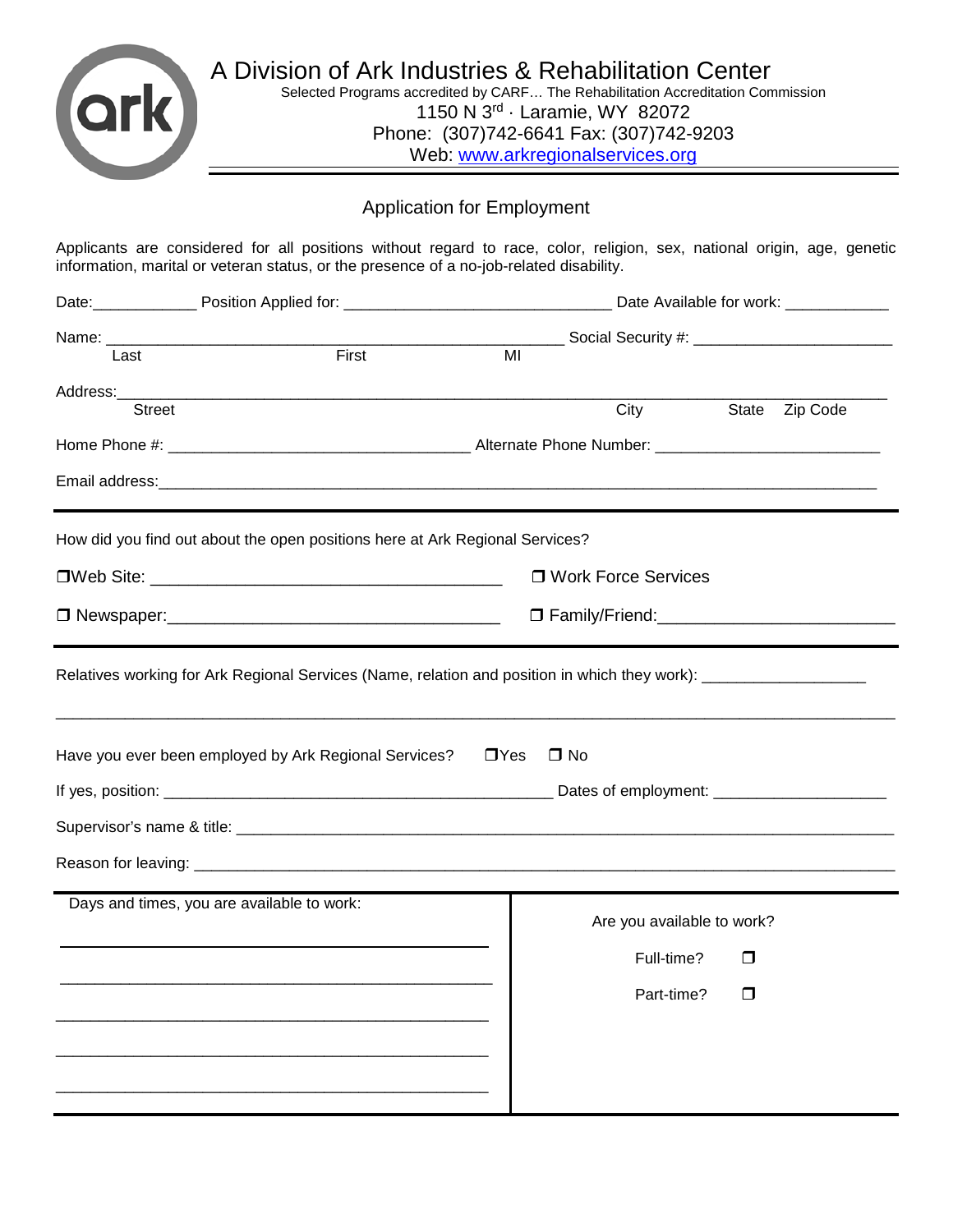## **Most of our jobs require driving a company vehicle. Please answer the following questions:**

- 1.) Are you at least nineteen years of age?  $\Box$  Yes  $\Box$  No
- 2.) Have you had more than two minor traffic violations such as speeding within the last three years?  $\Box$  Yes  $\Box$  No
- 3.) Have you had a major violation such as a DUI, Reckless Driving, Leaving the Scene, or suspended license within the last five years?  $\Box$  Yes  $\Box$  No

## ALL EMPLOYEES AT ARK REGIONAL SERVICES HAVE CONTACT WITH PEOPLE WITH DEVELOPMENTAL DISABILITIES: **THEREFORE, ALL APPLICANTS MUST COMPLETE THIS SECTION.**

Wyoming law requires Ark to screen employees based on criminal convictions, and Ark may choose not to hire an applicant based on criminal convictions other than those excluded by Wyoming law, based on consideration of the circumstances of the conviction. A criminal conviction will not necessarily disqualify you from employment, but failure to include any criminal convictions in the space below will result in the immediate disqualification of you as a candidate or termination of your employment when a conviction is discovered.

Have you been convicted of any felony or misdemeanor (including through a jury verdict, a guilty plea, or a "nolo contendere" or no-contest plea)?

## $\Box$  Yes  $\Box$  No

If yes: Date of conviction: \_\_\_\_\_\_\_\_\_\_\_\_\_\_\_\_\_\_\_\_\_\_\_ Describe Circumstances: \_\_\_\_\_\_\_\_\_\_\_\_\_\_\_\_\_\_\_\_\_\_\_\_\_\_\_\_\_\_\_

## **The existence of a record of convictions for criminal offenses is not considered an automatic bar to employment.**

Do you have a High School Diploma or GED Certificate? Yes No Last High School Attended: \_\_\_\_\_\_\_\_\_\_\_\_\_\_\_\_

| <b>College or Vocational School</b> | Dates<br>From | To | Sem.<br>Hours | Qtr<br>Hours | Major | Minor | Degree<br>Earned |
|-------------------------------------|---------------|----|---------------|--------------|-------|-------|------------------|
|                                     |               |    |               |              |       |       |                  |
|                                     |               |    |               |              |       |       |                  |
|                                     |               |    |               |              |       |       |                  |

List other job-related special qualifications and skills. Include special training, skills with machines including computers, typing or shorthand speed, language skills, memberships in professional associations, honors, awards, publications, licenses or registrations. For licenses and registrations please note expirations dates and license/registration number.

\_\_\_\_\_\_\_\_\_\_\_\_\_\_\_\_\_\_\_\_\_\_\_\_\_\_\_\_\_\_\_\_\_\_\_\_\_\_\_\_\_\_\_\_\_\_\_\_\_\_\_\_\_\_\_\_\_\_\_\_\_\_\_\_\_\_\_\_\_\_\_\_\_\_\_\_\_\_\_\_\_\_\_\_\_\_\_\_\_\_\_\_\_\_\_\_\_

\_\_\_\_\_\_\_\_\_\_\_\_\_\_\_\_\_\_\_\_\_\_\_\_\_\_\_\_\_\_\_\_\_\_\_\_\_\_\_\_\_\_\_\_\_\_\_\_\_\_\_\_\_\_\_\_\_\_\_\_\_\_\_\_\_\_\_\_\_\_\_\_\_\_\_\_\_\_\_\_\_\_\_\_\_\_\_\_\_\_\_\_\_\_\_\_

\_\_\_\_\_\_\_\_\_\_\_\_\_\_\_\_\_\_\_\_\_\_\_\_\_\_\_\_\_\_\_\_\_\_\_\_\_\_\_\_\_\_\_\_\_\_\_\_\_\_\_\_\_\_\_\_\_\_\_\_\_\_\_\_\_\_\_\_\_\_\_\_\_\_\_\_\_\_\_\_\_\_\_\_\_\_\_\_\_\_\_\_\_\_\_\_

\_\_\_\_\_\_\_\_\_\_\_\_\_\_\_\_\_\_\_\_\_\_\_\_\_\_\_\_\_\_\_\_\_\_\_\_\_\_\_\_\_\_\_\_\_\_\_\_\_\_\_\_\_\_\_\_\_\_\_\_\_\_\_\_\_\_\_\_\_\_\_\_\_\_\_\_\_\_\_\_\_\_\_\_\_\_\_\_\_\_\_\_\_\_\_\_

\_\_\_\_\_\_\_\_\_\_\_\_\_\_\_\_\_\_\_\_\_\_\_\_\_\_\_\_\_\_\_\_\_\_\_\_\_\_\_\_\_\_\_\_\_\_\_\_\_\_\_\_\_\_\_\_\_\_\_\_\_\_\_\_\_\_\_\_\_\_\_\_\_\_\_\_\_\_\_\_\_\_\_\_\_\_\_\_\_\_\_\_\_\_\_\_

\_\_\_\_\_\_\_\_\_\_\_\_\_\_\_\_\_\_\_\_\_\_\_\_\_\_\_\_\_\_\_\_\_\_\_\_\_\_\_\_\_\_\_\_\_\_\_\_\_\_\_\_\_\_\_\_\_\_\_\_\_\_\_\_\_\_\_\_\_\_\_\_\_\_\_\_\_\_\_\_\_\_\_\_\_\_\_\_\_\_\_\_\_\_\_\_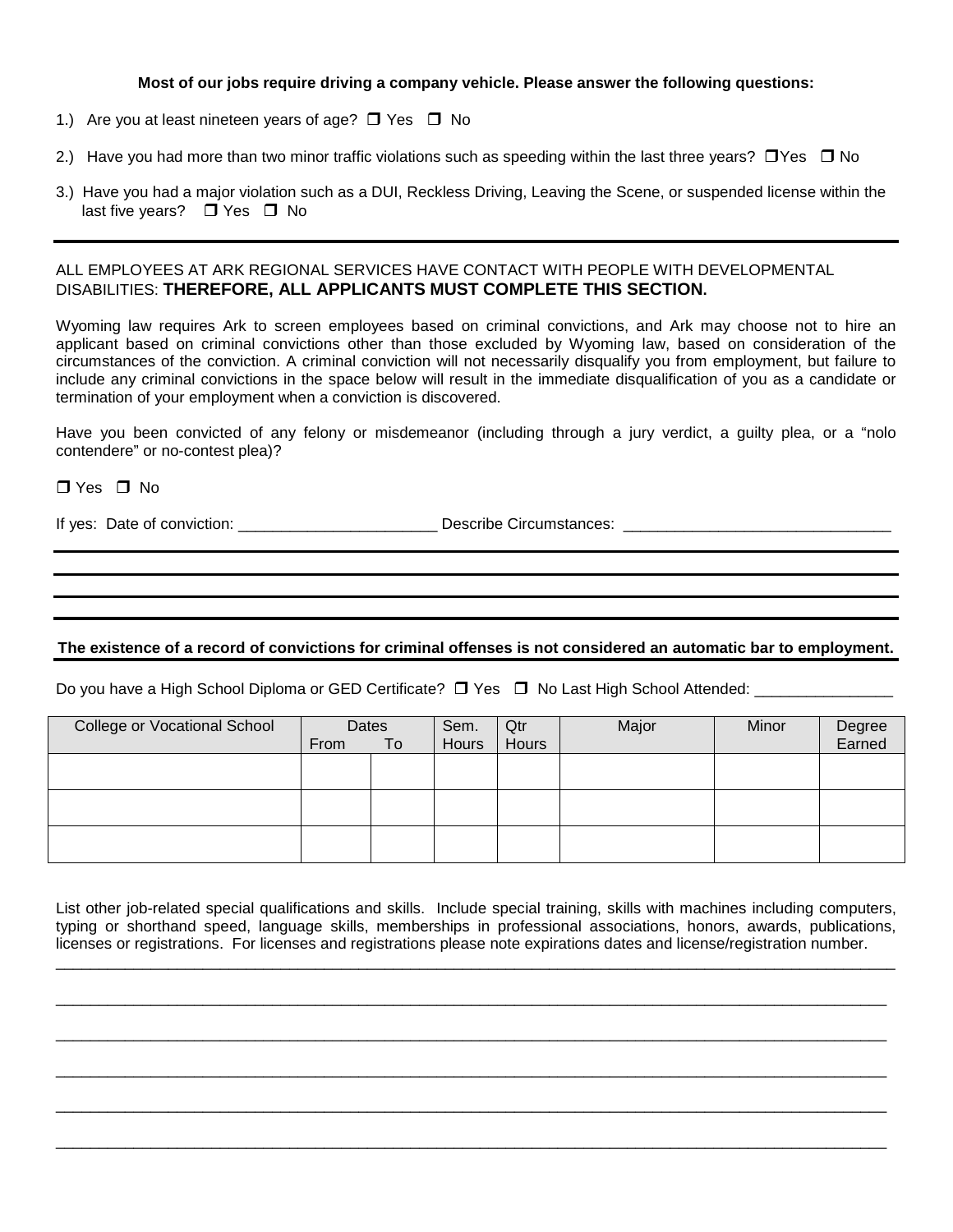Work history: List jobs in reverse order starting with your present or last job. List your entire work history including volunteer, part-time, temporary, self-employment and military jobs. List each promotion as a separate job. This section must be accurate and complete. If more space is needed, attach additional sheets in the same format including your name, social security number and job title. **Ark Regional Services will do a complete background verification of your work and Personal history including police records.**

|  | From: Mo/Yr ________________ To: Mo/Yr ______________ Hours worked per week: _________________________________ |  |  |
|--|----------------------------------------------------------------------------------------------------------------|--|--|
|  |                                                                                                                |  |  |
|  |                                                                                                                |  |  |
|  |                                                                                                                |  |  |
|  |                                                                                                                |  |  |
|  |                                                                                                                |  |  |
|  |                                                                                                                |  |  |
|  | From: Mo/Yr ________________ To: Mo/Yr ______________ Hours worked per week: _________________________________ |  |  |
|  |                                                                                                                |  |  |
|  |                                                                                                                |  |  |
|  |                                                                                                                |  |  |
|  |                                                                                                                |  |  |
|  |                                                                                                                |  |  |
|  |                                                                                                                |  |  |